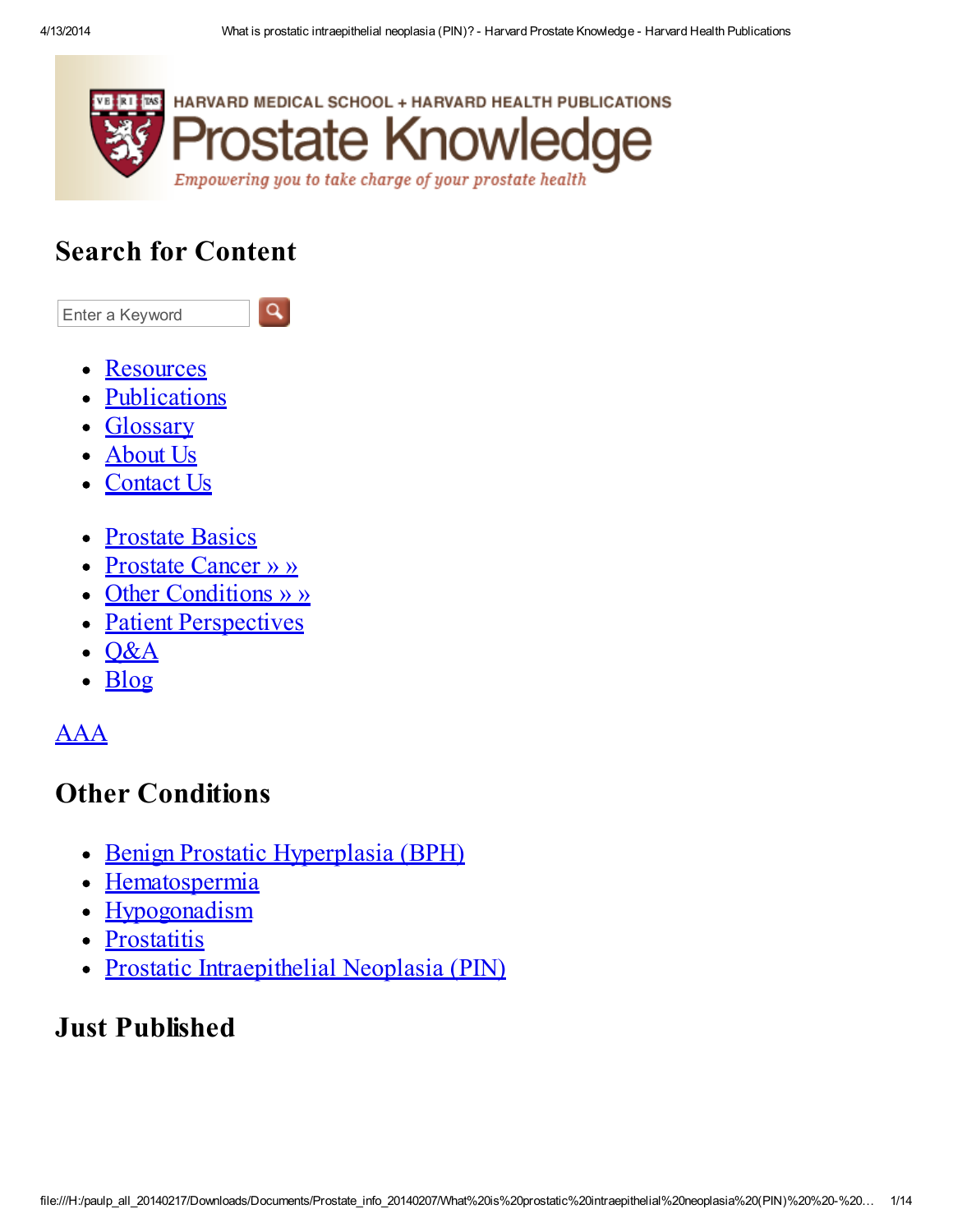

#### 2014 Annual Report on Prostate [Diseases](http://www.health.harvard.edu/special_health_reports/2014-annual-report-on-prostate-diseases)

Prepared by Harvard Health Publications' editors, this 128-page report describes the causes and treatment of prostate diseases and provides practical advice for coping with troubling side effects.

#### **LEARN MORE**

Sign Up Now For HEALTHbeat Our FREE E-Newsletter

Get weekly health information and advice from the experts at Harvard Medical School.

First Name: Enter First Name (Optional)

Email Address: Enter E-mail Address

**SIGN UP NOW** 

#### Welcome Message



Learn more about this site in a welcome video from Dr. Marc Garnick, editor in chief.



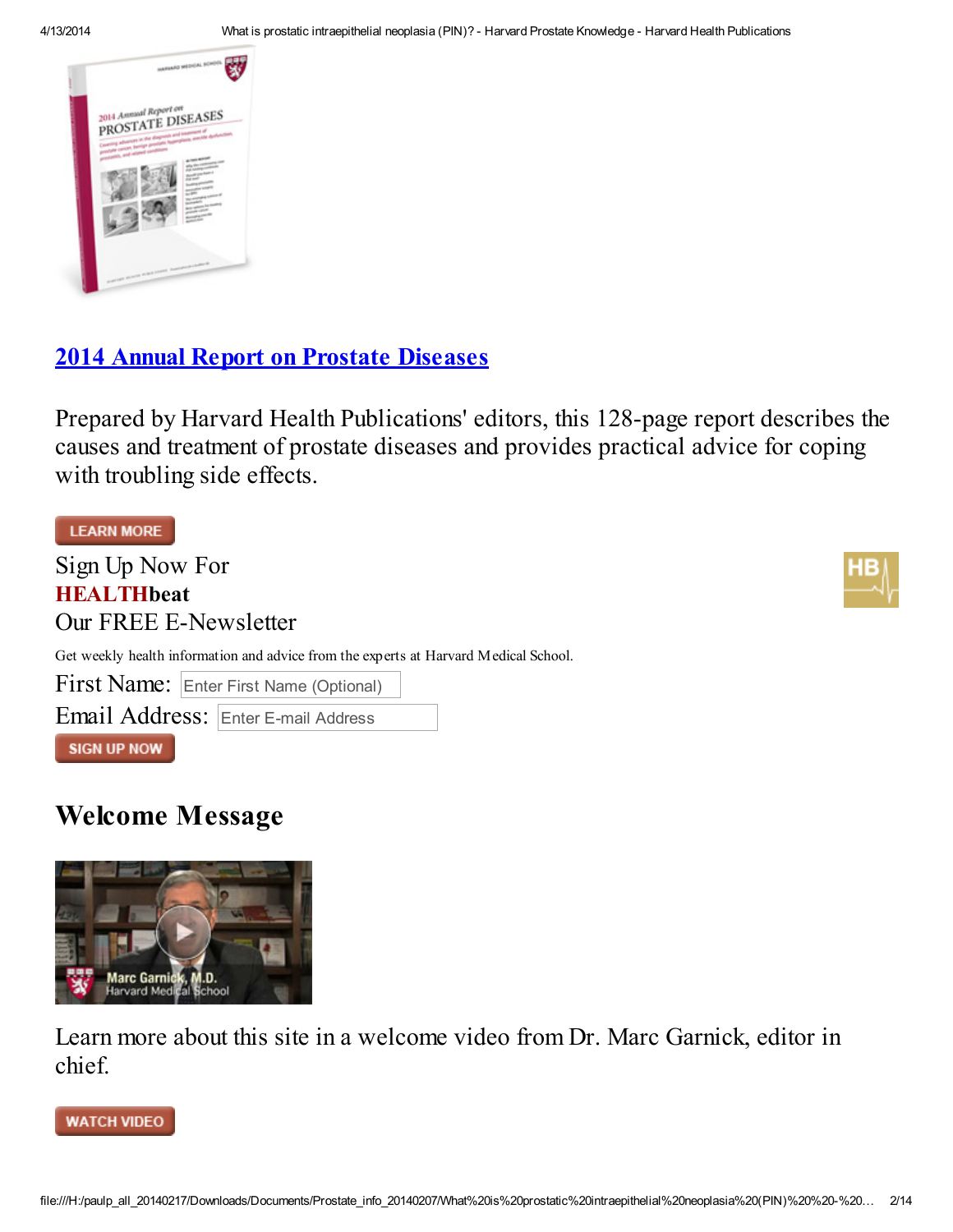# What is prostatic [intraepithelial](file:///H:/paulp_all_20140217/Downloads/Documents/Prostate_info_20140207/What%20is%20prostatic%20intraepithelial%20neoplasia%20(PIN)%20%20-%20Harvard%20Prostate%20Knowledge%20-%20Harvard%20Health%20Publications_files/What%20is%20prostatic%20intraepithelial%20neoplasia%20(PIN)%20%20-%20Harvard%20Prostate%20Knowledge%20-%20Harvard%20Health%20Publications.htm) neoplasia (PIN)?

In any given year, as many as 16% of men who undergo prostate biopsies will learn they have PIN, short for prostatic intraepithelial neoplasia. The simplest way to describe PIN is as a precancerous condition — but as is often the case in prostate disease, the situation is actually much more complex. First, only one type of PIN increases the risk of developing [prostate](http://www.harvardprostateknowledge.org/prostate-cancer) cancer. And recent research indicates that the additional risk may not be as significant as originally thought.

Even so, a diagnosis of PIN presents men with a conundrum about what to do next. No consensus exists about what type of medical follow-up is in order or whether and when — to treat PIN in the hopes of preventing prostate cancer. Moreover, the debate is about to become much more heated, because a drug to treat PIN is now undergoing phase III clinical trials, the last stage before submission to the FDA for approval. If the new drug is approved as a treatment for PIN, it's likely that it will be heavily promoted — adding a great deal of background noise to the debate about PIN.

This article will help explain what PIN means, what your current options are if you are diagnosed with this condition, and what therapies are being investigated.

## PIN: The basics

PIN is a condition in which some prostate cells have begun to look and behave abnormally. The abnormal cells are located in two areas: the lining of tiny sacs known as acini, which give the prostate its spongelike composition and produce fluid that is added to sperm to create semen; and the lining of the ducts that carry this fluid to the main ejaculatory duct that reaches the penis.

When PIN develops, the epithelial cells lining the acini and ducts become abnormal — but the lining itself remains intact (see Figure 1 below). In contrast, when prostate cancer develops, the epithelial lining is ruptured and the malignant cells penetrate into the tissue of the prostate gland itself. To further complicate matters, a related condition known as proliferative inflammatory atrophy (PIA) may also develop in the same area of the prostate, and may also increase cancer risk. (See "PIA: A related condition," below.)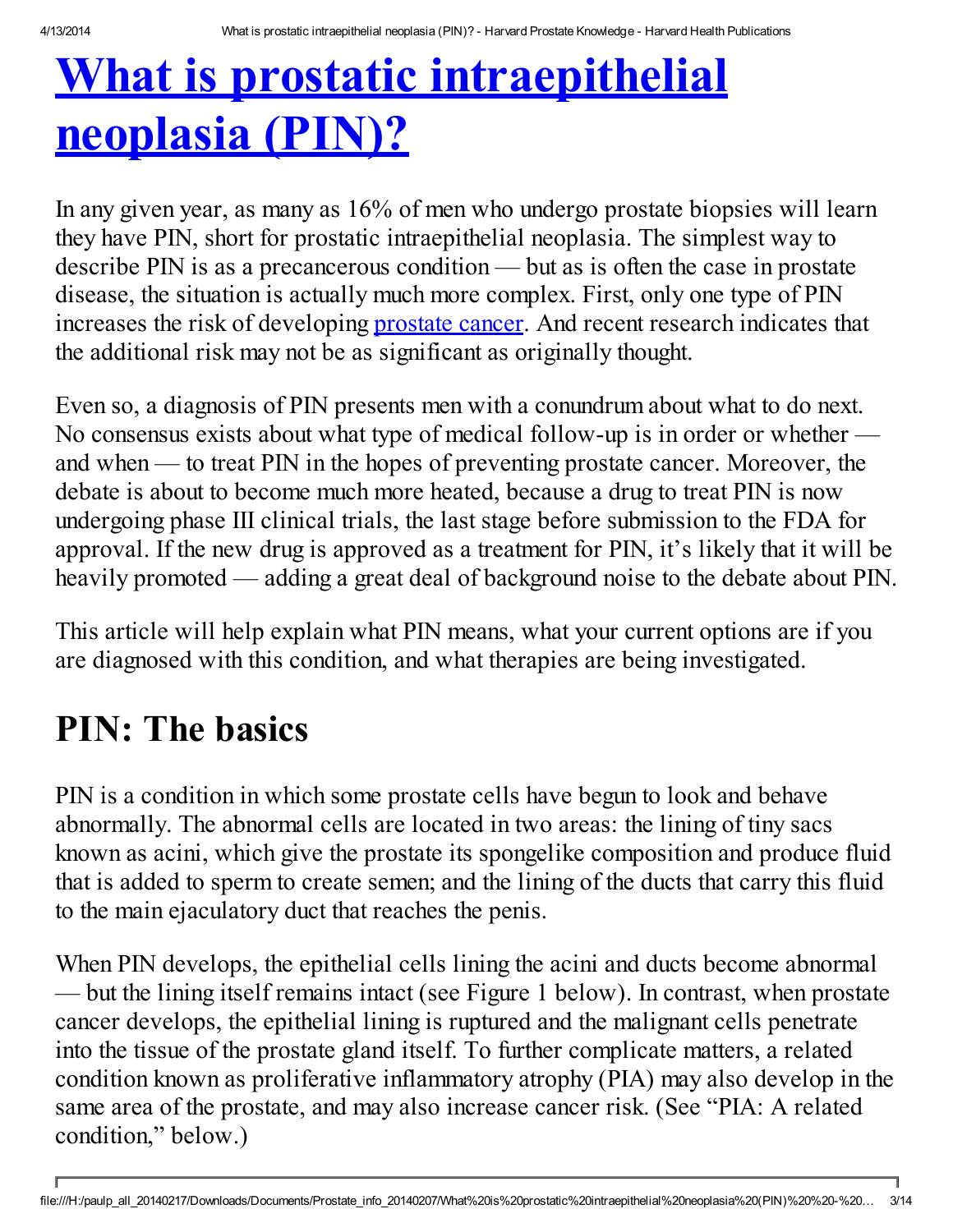

Normal epithelial cells line the ducts (A) that carry fluid from the prostate gland to the main ejaculatory duct. In the case of high-grade PIN (B), the cells become abnormally shaped. Their nuclei, which contain genetic material, enlarge. Nucleoli, components of the nuclei that help build proteins, also enlarge and darken. Over time, these cells may become malignant and proliferate wildly, filling the duct and rupturing the epithelial lining (C). They can then penetrate into prostate gland tissue.

### PIA: A related condition

Proliferative inflammatory atrophy (PIA) is another abnormality in the prostate that,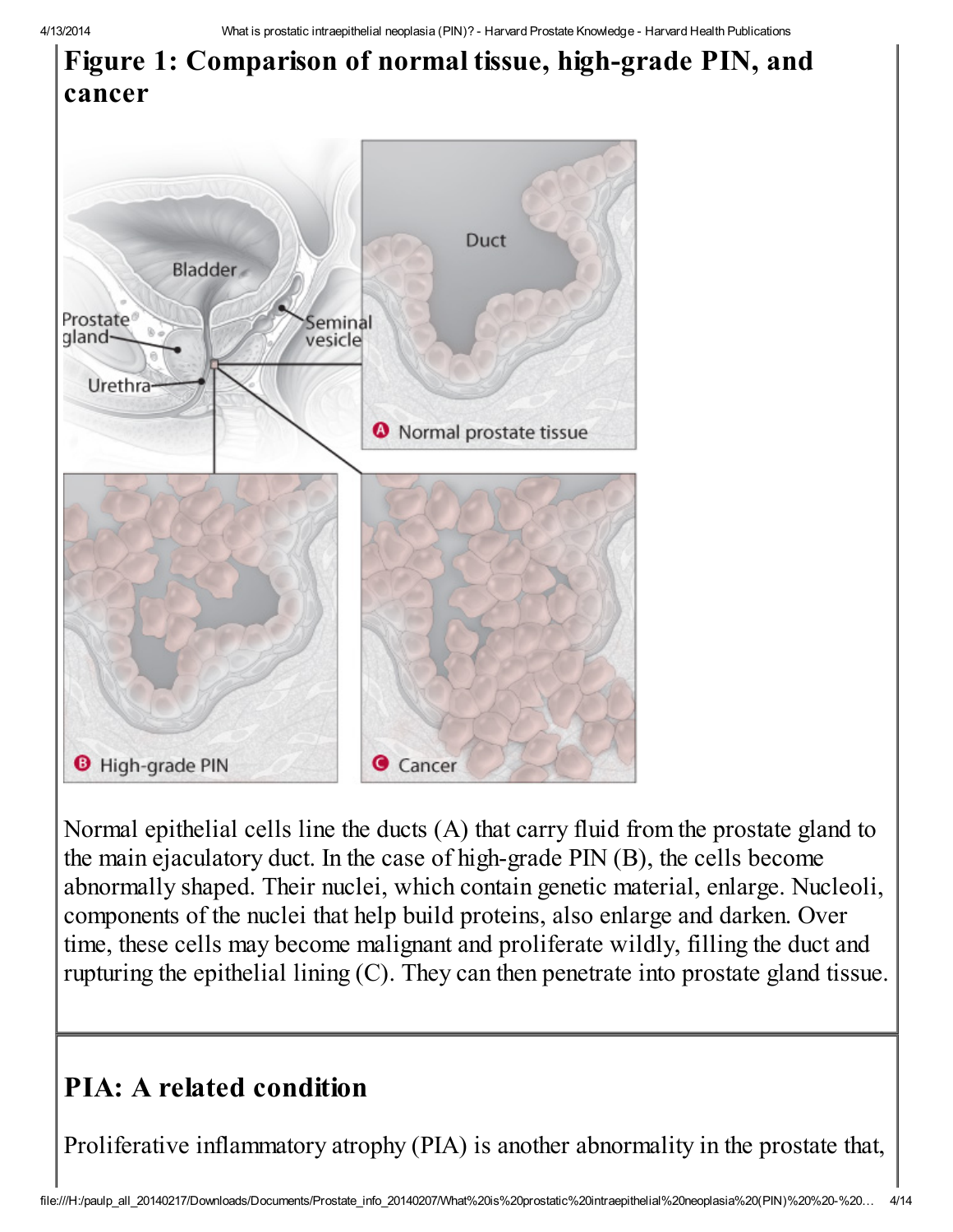4/13/2014 What is prostatic intraepithelial neoplasia (PIN)? - Harvard Prostate Knowledge - Harvard Health Publications

like high-grade PIN, is suspected of being a preliminary step in the development of prostate cancer. PIA involves inflammation and tissue degradation (or atrophy) in isolated areas of the epithelium — the same tissue affected by PIN. What's more, PIA typically develops in the peripheral zone of the prostate, the same area where PIN and most prostate cancers develop.

Researchers think PIA begins after an infection, toxin, or some other factor causes epithelial tissue in the prostate to atrophy or become inflamed. Cells in the affected area begin to proliferate faster than normal.

PIA has not been as well studied as PIN, so less is known about how much risk the condition confers. It is also not clear at this time if PIA leads to PIN, or if it represents an alternative pathway in the progression to cancer.

PIN is not detectable during a digital rectal examination (DRE), and does not raise PSA levels. The condition is usually diagnosed either during a prostate biopsy or when prostate tissue is removed during transurethral resection of the prostate (TURP), a treatment for benign prostatic hyperplasia.

Originally PIN was classified as grade I, II, or III, according to increasing degrees of abnormality. But in 1989, a consensus conference recommended simplifying this classification to differentiate between low-grade PIN (previously grade I) and highgrade PIN (grade II or grade III). The classification matters, because low-grade PIN does not increase your risk of developing prostate cancer, while high-grade PIN might.

But the diagnosis of high-grade PIN, which is based on a pathologist's reading of a given tissue sample, is subjective. Partly for that reason, it is unclear how many men can expect to be diagnosed with high-grade PIN in any given year. Studies of men who have undergone prostate biopsies have found that anywhere from less than 1% to more than 20% had high-grade PIN. A respectable ballpark estimate is that 4% to 8% of men who undergo prostate biopsies will be diagnosed with high-grade PIN.

There may be racial differences in the likelihood of developing high-grade PIN, although it is not known why — and few studies have examined the issue. One study reported that high-grade PIN occurs more often in African American men than in white men. An analysis of autopsies conducted in Brazilian men, some white and some of African descent, reported similar findings.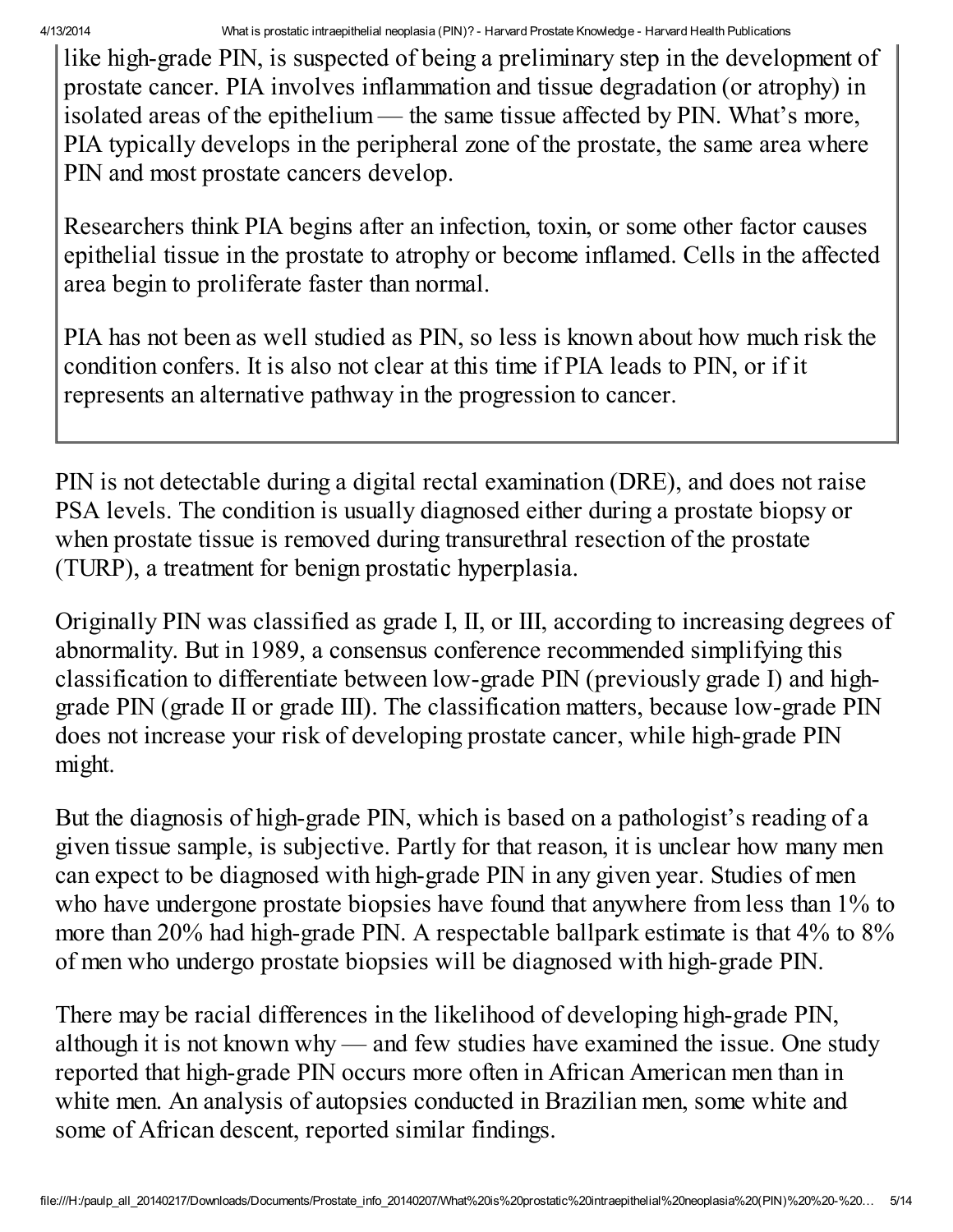### Progression to cancer

In low-grade PIN, the abnormal cells are only slightly different from normal cells. Moreover, studies indicate that someone whose initial biopsy reveals low-grade PIN has a risk of developing prostate cancer that is comparable to that of someone whose initial biopsy reveals normal tissue. Research has shown, for example, that a repeat biopsy will find cancer in about 16% of men with low-grade PIN, compared with roughly 20% of men with benign prostate tissue. However, your doctor may recommend a repeat biopsy even if you have low-grade PIN, for any one of a number of medical reasons. This is especially true if the physical exam or other tests reveal persistent abnormalities or other evidence of possible prostate cancer.

High-grade PIN presents a different situation, however. In high-grade PIN, the degree of cellular abnormality is more pronounced than in low-grade PIN. Several pieces of evidence also indicate that high-grade PIN is more likely to lead to the development of prostate cancer. First, high-grade PIN tends to arise in the peripheral zone of the prostate, which is where most cases of prostate cancer develop. Second, an autopsy study has shown that 82% of prostate specimens with cancer also had areas of highgrade PIN, while only 43% of those without prostate cancer did. Third — and probably most significant — most studies that have compared outcomes have found that men with high-grade PIN have an increased risk of being diagnosed with prostate cancer during a follow-up biopsy, when compared with men whose initial biopsies revealed low-grade PIN or normal tissue. However, it's also true that the more you look, the more you find: The detection of cancer on a follow-up biopsy is, to some degree, dependent on the number of times a biopsy is undertaken.

But just how great a risk high-grade PIN confers — and which men will actually go on to develop prostate cancer — is less clear. In part, this is because the complex series of steps that turn a normal prostate cell into a malignant one is not yet clear.

High-grade PIN is characterized by cells that share many genetic and molecular similarities with cancer cells. In high-grade PIN, the cell nucleus, which contains genetic material, is often enlarged, and particular components of the nucleus become abnormal — all of which may contribute to increasingly atypical behavior that can push the cells further down the path to malignancy. Over time, the abnormal cells may begin to proliferate excessively while becoming resistant to the programmed cell death that normally makes room for new cells by eliminating old ones. This is known as apoptosis. Sometimes referred to as cell suicide, apoptosis is an orderly and normal process of programmed cell death that the body relies on to replace old or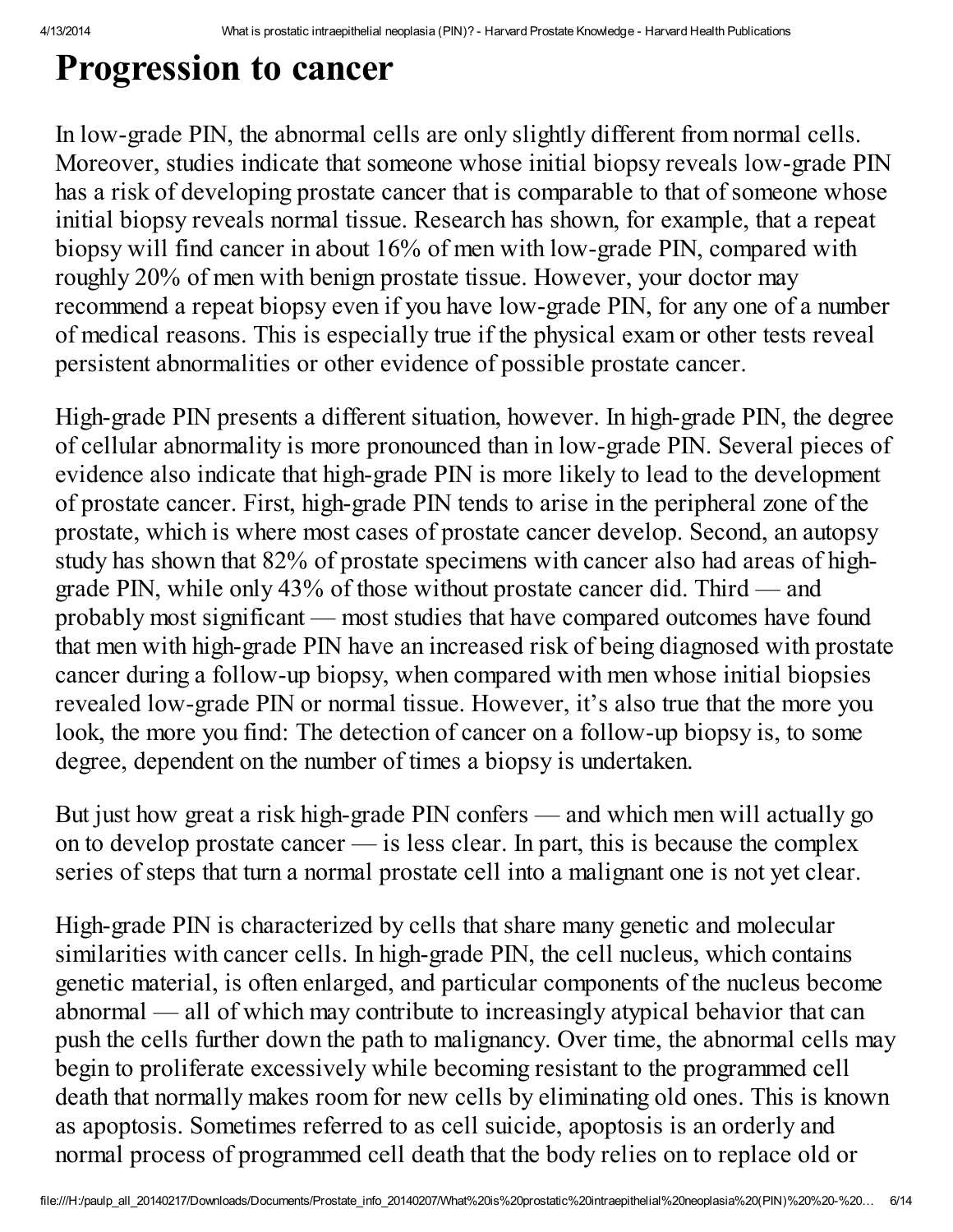4/13/2014 What is prostatic intraepithelial neoplasia (PIN)? - Harvard Prostate Knowledge - Harvard Health Publications

damaged cells with new ones. Malignant tumors grow partly because abnormal cells proliferate more than normal, but also because these cells somehow resist apoptosis. The result may be the out-of-control cell growth characteristic of cancer.

Although few studies have examined how quickly the progression takes place, one study of older men found that high-grade PIN preceded the development of cancer by 5 years, while a study of younger men found that it preceded cancer development by 10 years.

But here's the rub: High-grade PIN does not always progress to full-fledged invasive prostate cancer. In fact, the likelihood of progression does not appear to be as great as once feared. Most studies done in the early 1990s reported that about half of men with high-grade PIN were diagnosed with prostate cancer during a follow-up biopsy. But more recent studies report only a slightly elevated risk (see Table 1 below).

#### Table 1: Likelihood of progression to prostate cancer

High-grade PIN increases the risk of prostate cancer — but recent studies have found that the risk is not as great as once thought. In studies of men screened before 1995, high-grade PIN was estimated to more than double the risk of developing prostate cancer. In studies of men screened between 1996 and 2000, the risk was only slightly elevated.

| Initial biopsy finding                                                | Percentage of men diagnosed with prostate cancer |                                        |
|-----------------------------------------------------------------------|--------------------------------------------------|----------------------------------------|
|                                                                       | Repeat biopsy before<br>1995                     | Repeat biopsy between 1996 and<br>2000 |
| Normal ("benign")<br>tissue                                           | 19%                                              | $26.2\%$                               |
| High-grade PIN                                                        | $51\%$                                           | 30.5%                                  |
| Sources: American Journal of Surgical Pathology 1995;19:873–86. PMID: |                                                  |                                        |

7611534. *Urology* 2005; 65:538–42. PMID: 15780372.

Seven of nine studies found no increase in prostate cancer diagnoses in men whose initial biopsies revealed high-grade PIN, when compared with men whose initial biopsies showed normal tissue. (For more reading, see "Studies about high-grade PIN," below.)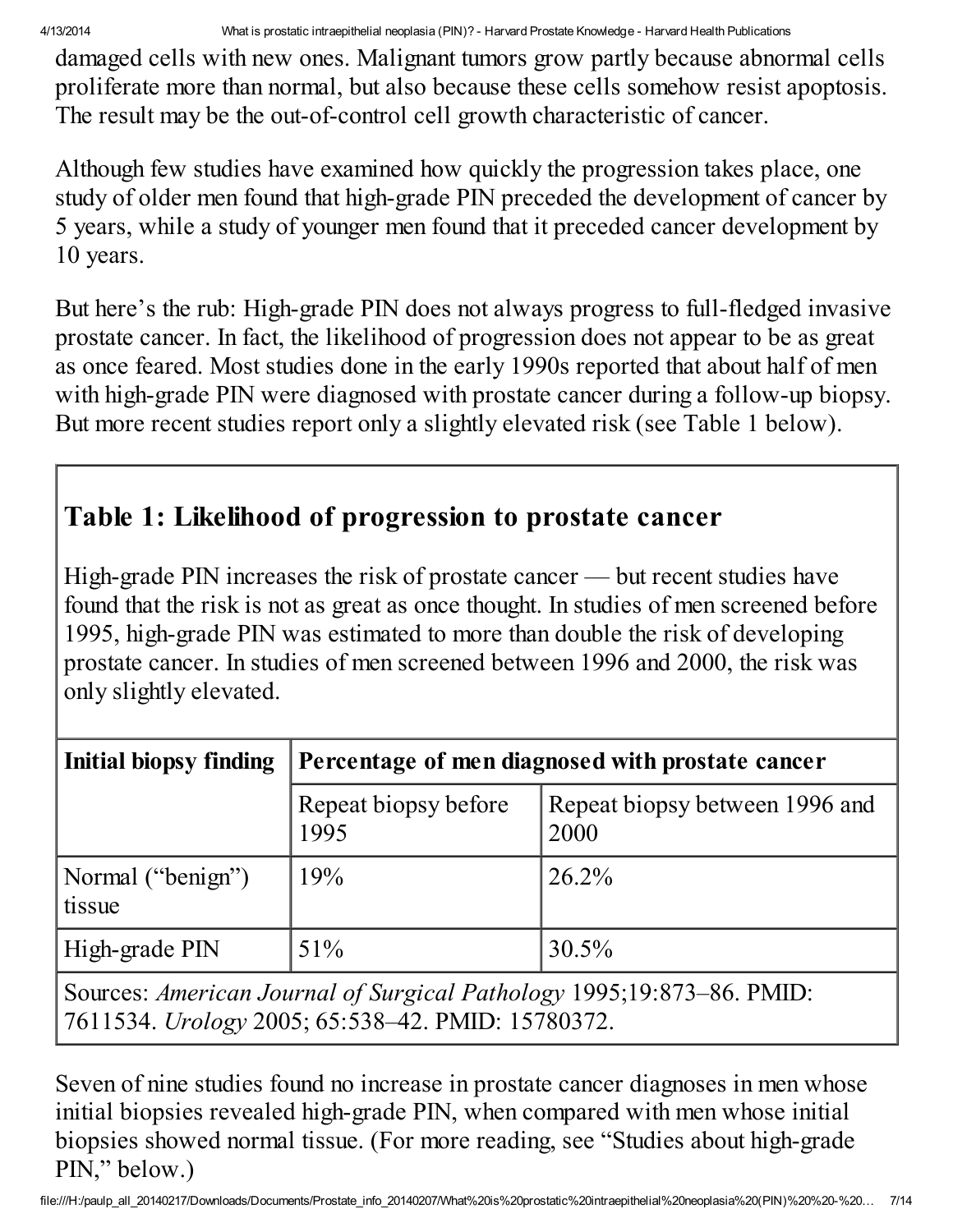### Studies about high-grade PIN

Epstein JI, Herawi M. Prostate Needle Biopsies Containing Prostatic Intraepithelial Neoplasia or Atypical Foci Suspicious for Carcinoma: Implications for Patient Care. *Journal of Urology* 2006;175:820–34. PMID: 16469560.

Gokden N, Roehl KA, Catalona WJ, et al. High-Grade Prostatic Intraepithelial Neoplasia in Needle Biopsy as Risk Factor for Detection of Adenocarcinoma: Current Level of Risk in Screening Population. *Urology* 2005;65:538–42. PMID: 15780372.

Montironi R, Mazzucchelli R, Lopez-Beltran A, et al. Mechanisms of Disease: High-Grade Prostatic Intraepithelial Neoplasia and Other Proposed Preneoplastic Lesions in the Prostate. *Nature Clinical Practice Urology* 2007;4:321–32. PMID: 17551536.

This has left many doctors scratching their heads about how to advise patients diagnosed with high-grade PIN — and left patients wondering what to do. Men who learn they have high-grade PIN understandably want to do everything they can to avoid developing prostate cancer. But, unfortunately, consensus does not exist about what to do next, in terms of medical follow-up or intervention. And little is known about the "natural history" of high-grade PIN — in other words, what would happen if you did nothing.

## Options for medical follow-up

Experts are divided about what type of medical follow-up to recommend — and for whom — when high-grade PIN is discovered on a first biopsy. Some doctors recommend using the standard prostate cancer [screening](http://www.harvardprostateknowledge.org/prostate-cancer-screening) tests — blood test for PSA, DRE, transrectal ultrasound, even family history of prostate cancer — to evaluate risk of progression. But a recent review of the research indicates these tests do not reliably help to identify which men with high-grade PIN will go on to develop prostate cancer. Likewise, no pathological features or molecular fingerprints have yet been identified that will enable doctors to distinguish high-grade PIN that is likely to progress from that which is not.

file:///H:/paulp\_all\_20140217/Downloads/Documents/Prostate\_info\_20140207/What%20is%20prostatic%20intraepithelial%20neoplasia%20(PIN)%20%20-%20… 8/14 As a result, most of the debate in the medical field has centered upon how often a man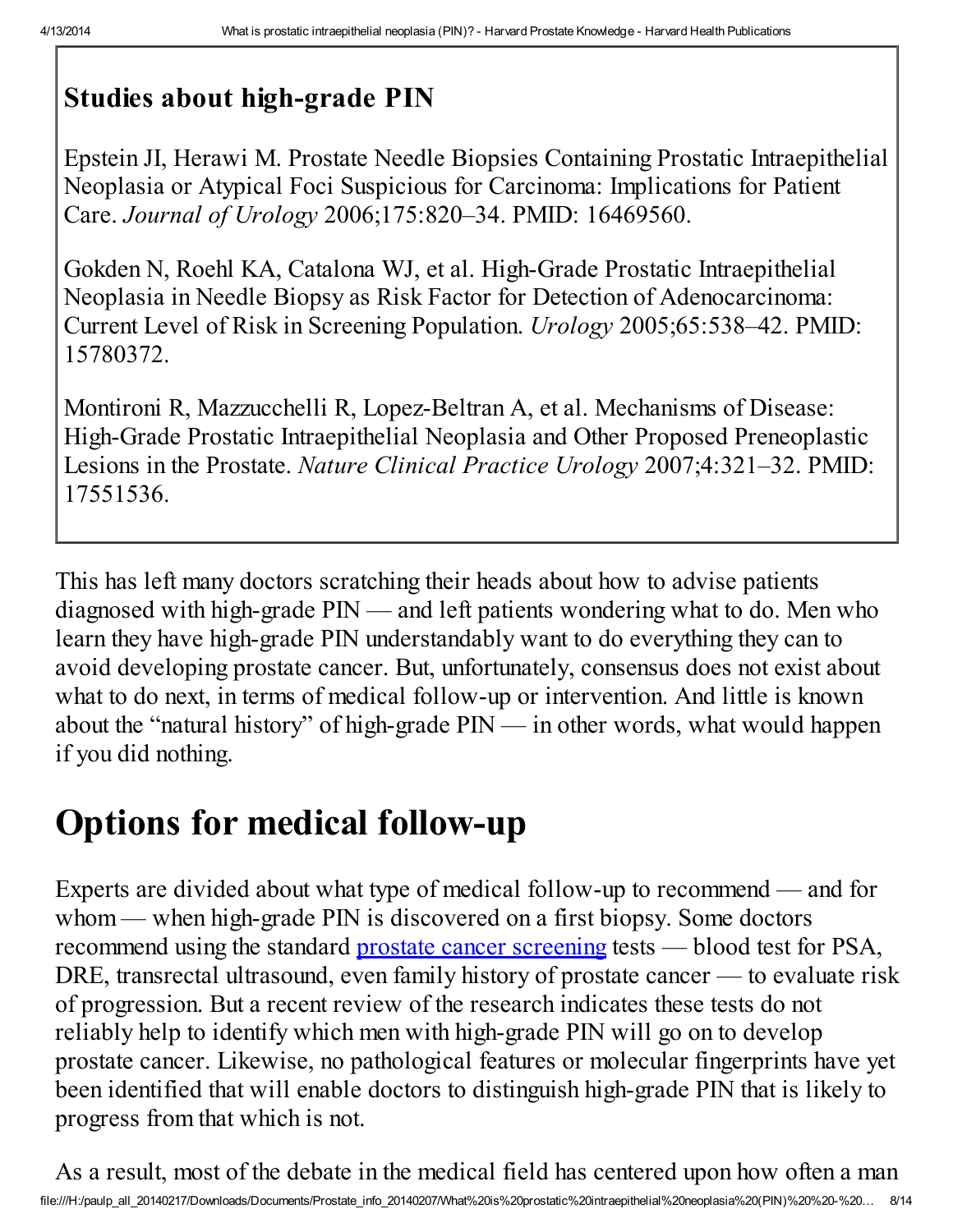4/13/2014 What is prostatic intraepithelial neoplasia (PIN)? - Harvard Prostate Knowledge - Harvard Health Publications

with high-grade PIN should undergo a follow-up biopsy to determine whether cancer has developed, and when such follow-up screening should begin.

The recommendations vary widely (see Table 2 below). Some doctors recommend a single follow-up biopsy in three to six months, or in 6 to 12 months, or at three years. Those who are hypervigilant might recommend multiple biopsies, done every three to six months for two years, and then annually for life.

| <b>Situation</b>                                                                                        | <b>Recommendations</b>                                                                                                                                                                                                                                                                                                                                                                      |  |
|---------------------------------------------------------------------------------------------------------|---------------------------------------------------------------------------------------------------------------------------------------------------------------------------------------------------------------------------------------------------------------------------------------------------------------------------------------------------------------------------------------------|--|
| A prostate biopsy reveals<br>you have PIN.                                                              | • Ask whether it is low-grade PIN or high-grade<br>PIN.<br>• If it is low-grade PIN, no further testing or<br>treatment is necessary. Low-grade PIN is virtually<br>indistinguishable from benign tissue and does not<br>increase the risk of prostate cancer.<br>• If it is high-grade PIN, consider follow-up testing<br>and treatment.                                                   |  |
| PIN is discovered during<br>a TURP procedure (for<br>benign prostatic<br>hyperplasia).                  | • This is an incidental finding (one that occurs while<br>doctors are looking for or treating something else).<br>If high-grade PIN is detected, a follow-up prostate<br>biopsy is recommended to ensure that<br>representative samples of the prostate are taken.                                                                                                                          |  |
| You need to decide when<br>to have a follow-up<br>biopsy after an initial<br>finding of high-grade PIN. | • No consensus exists about the optimal timing of<br>follow-up biopsies, or how many cores to sample.<br>If there are no other clinical signs of prostate<br>cancer, such as an elevated PSA or abnormal<br>DRE, you may want to wait at least a year to have<br>a follow-up biopsy.<br>• If your initial biopsy revealed atypical foci<br>adjacent to the area of high-grade PIN, a second |  |

#### Table 2: Your options after a diagnosis of PIN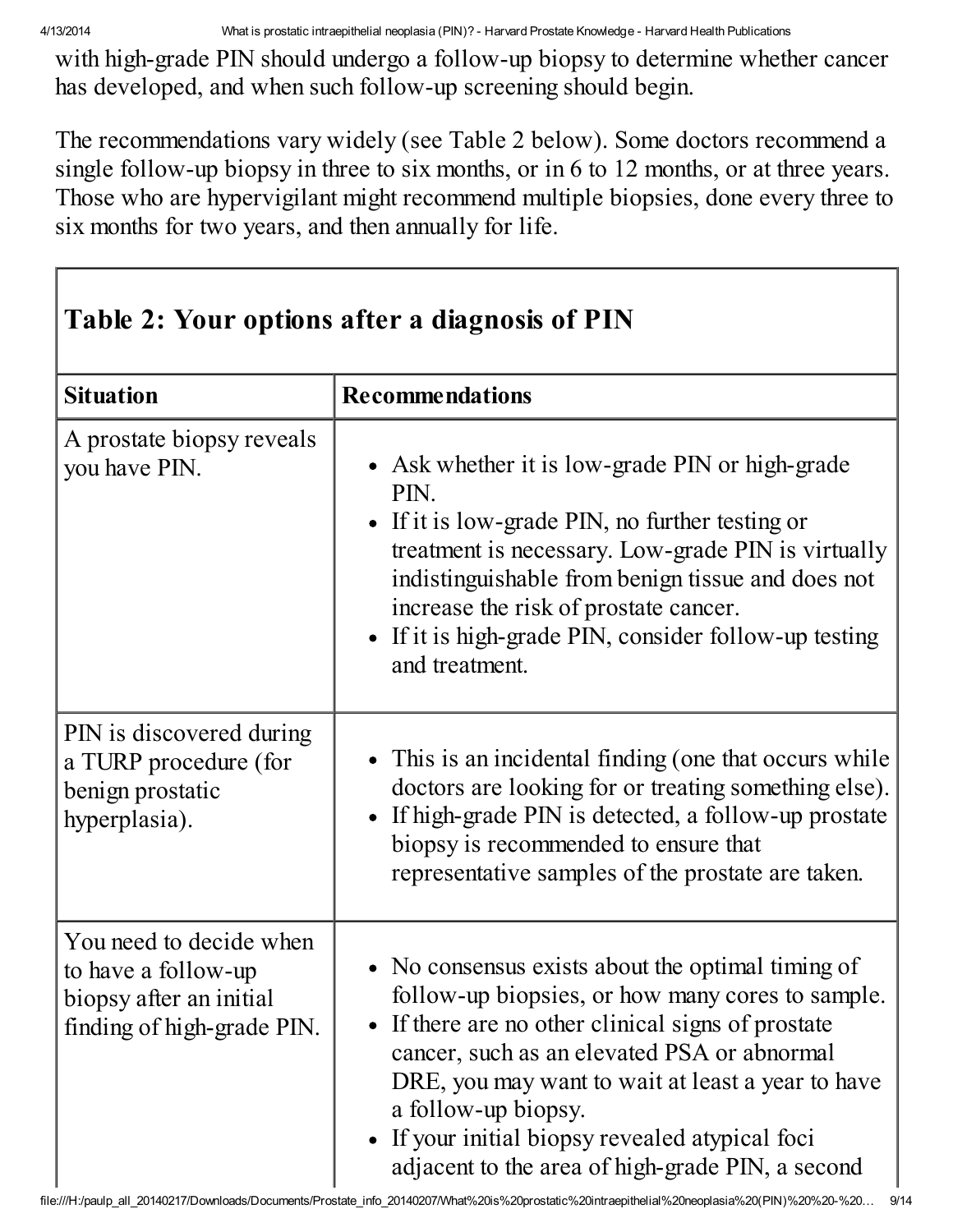|                                                                                                  | biopsy is recommended within three to six months.<br>• Any follow-up biopsy should take samples from<br>the entire prostate, not just the area where high-<br>grade PIN was initially detected.                                                                                                                                                                                                                                                                                                                                                              |
|--------------------------------------------------------------------------------------------------|--------------------------------------------------------------------------------------------------------------------------------------------------------------------------------------------------------------------------------------------------------------------------------------------------------------------------------------------------------------------------------------------------------------------------------------------------------------------------------------------------------------------------------------------------------------|
| You are diagnosed with<br>high-grade PIN and want<br>to know what your<br>treatment options are. | • Some studies suggest that androgen-deprivation<br>therapy may help reverse high-grade PIN, but<br>others do not.<br>• Radiation therapy or prophylactic radical<br>prostatectomy offer no benefits and carry<br>significant risks.<br>• Two promising chemopreventive agents are now<br>being evaluated in phase III clinical trials: the<br>nutrient selenium and the drug toremifene. Results<br>should be available in the next few years.<br>• Other clinical trials are evaluating the usefulness<br>of fish oil supplements and a form of vitamin D. |

In my view, undergoing multiple follow-up biopsies after high-grade PIN is detected is overdoing it. Here's why: One large study concluded that when PIN was diagnosed on an initial biopsy and then found again on a second biopsy, prostate cancer was more likely to be diagnosed in the future. But when the second biopsy was negative for PIN, the subsequent incidence of prostate cancer did not increase. One caveat, however, is that the reliability of such predictions is based on adequate biopsy sampling, so make sure your biopsy has least 12 cores.

The study analyzed the outcomes of nearly 25,000 men who entered a PSA-based prostate cancer screening program between 1992 and 2001. Researchers identified 190 men whose initial biopsies revealed high-grade PIN who then underwent at least one follow-up biopsy; 58 of these men eventually were diagnosed with prostate cancer. But the results of the first follow-up biopsy, when 25 (43%) of the 58 men discovered they had cancer, proved most predictive.

Of the 165 whose first follow-up biopsy did not reveal cancer, 27 had a finding of high-grade PIN. When the researchers tracked who later developed prostate cancer, they found that 41% of those with high-grade PIN on a first follow-up biopsy eventually developed prostate cancer, compared with only 18% of those whose first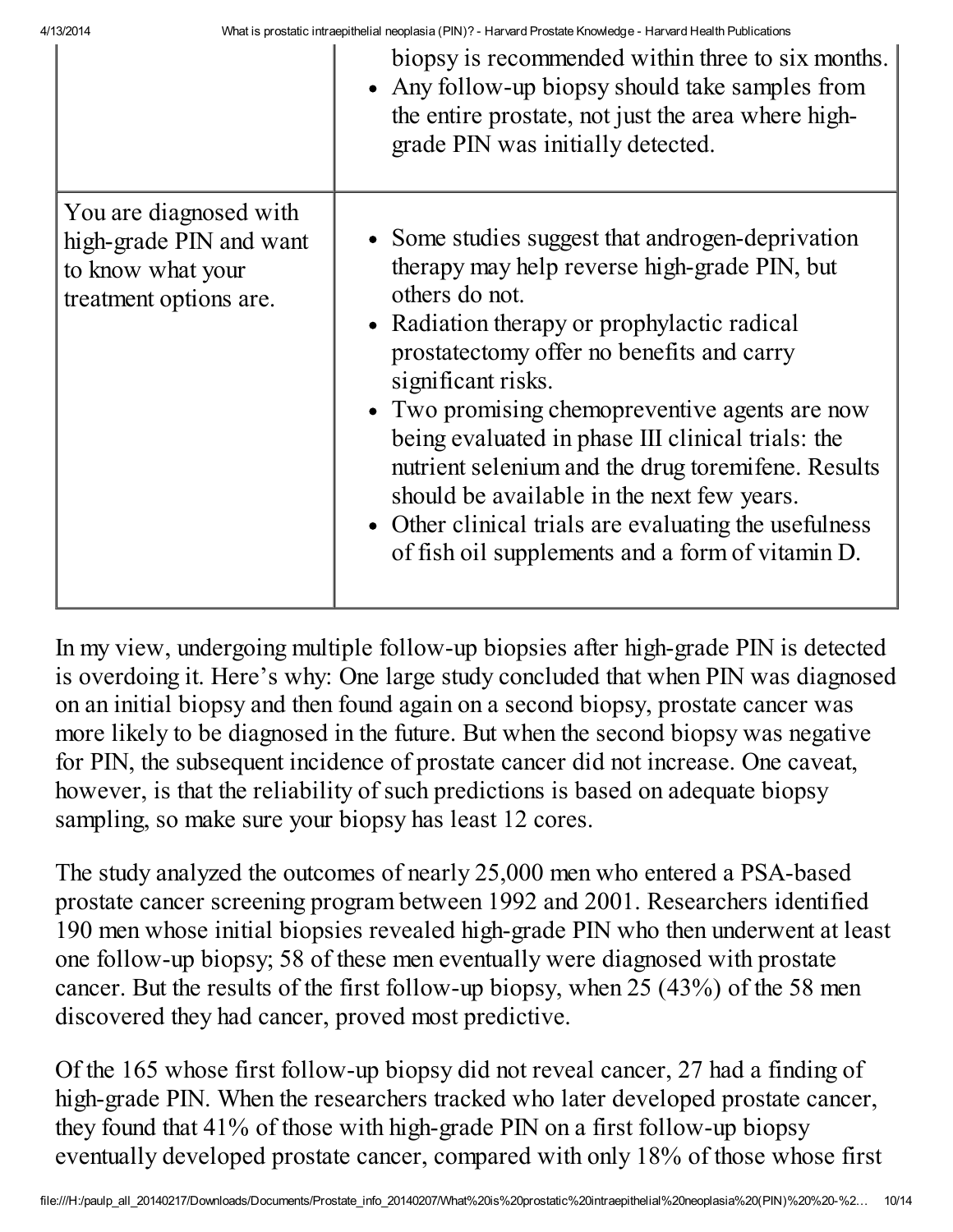follow-up biopsy showed benign findings. But subsequent follow-up biopsies did not have similar predictive power.

As mentioned earlier, the more you use biopsies to look for prostate cancer, the more you find it. But that does not mean it is the type that is going to become aggressive and life-threatening.

I agree with those physicians who recommend that men with high-grade PIN wait at least a year before undergoing a follow-up biopsy, provided that they have no other suspicious findings, such as elevated PSA or an abnormal DRE. It's important for men weighing the options to know that some studies suggest that 80% to 90% of prostate cancers are detected during the first repeat biopsy after a finding of highgrade PIN.

The caveat to this advice is that there is no one-size-fits-all recommendation for men with high-grade PIN. Your doctor may recommend multiple biopsies, done at frequent intervals, based on your overall prostate cancer risk profile — or your own comfort with that risk.

You may also get conflicting advice about how much of the prostate to sample, and what areas to sample. In my view, the biopsy should, at a minimum, sample at least 12 cores, taken not only from the area where high-grade PIN was detected, but also from other areas in the prostate. One study found that more than one-third of prostate cancers would have been missed if the repeat biopsy had sampled only the side of the prostate in which high-grade PIN had been discovered.

### Other factors to consider

Increasingly, the research indicates that it is wise to consider other factors besides high-grade PIN when deciding what type of follow-up is necessary. Two situations in particular seem to increase the chances that high-grade PIN is a harbinger of prostate cancer.

One red flag is when high-grade PIN is detected adjacent to an atypical focus in the prostate gland (a small spot that looks suspiciously like cancer but can't be unequivocally diagnosed). In a study of men in this situation, more than half (an average of 53%) discovered they had prostate cancer during a repeat biopsy. For this reason, such men may want to consider undergoing a follow-up biopsy within three to six months.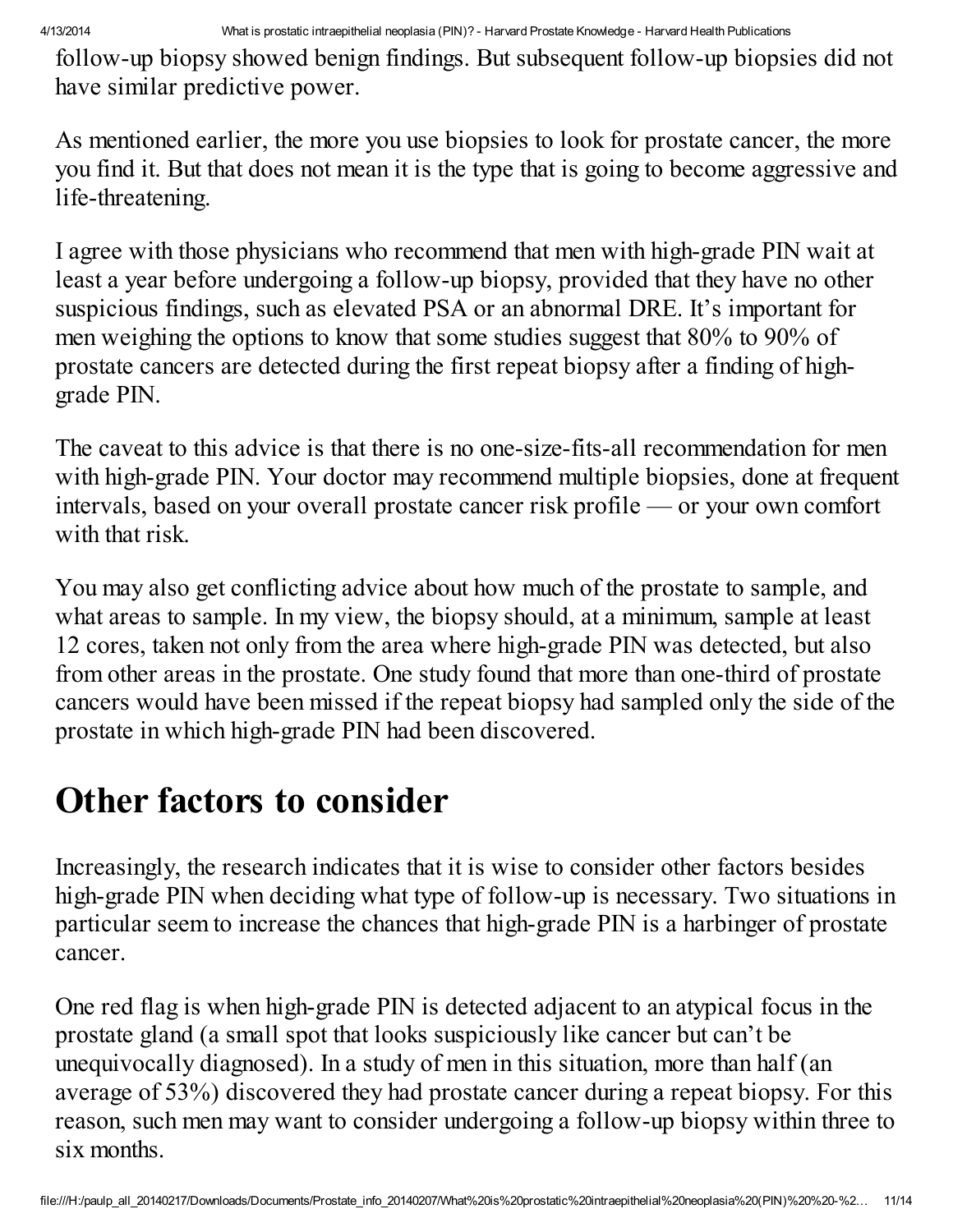Another red flag is when high-grade PIN is found in more than one location in the prostate gland (so-called multifocal high-grade PIN). Some research (but not all) has shown that this finding may also increase the likelihood of finding cancer during a repeat biopsy. It is not clear, however, how often men in this situation should undergo follow-up biopsies.

### Current treatment options

At this time, experts do not recommend treating high-grade PIN. First, as discussed earlier, it's not clear that this condition will always progress to prostate cancer and even when it does, it's impossible to predict which men will experience progression. Second, the current treatment options offer little benefit.

Androgen-deprivation therapy. Some studies of men with both high-grade PIN and prostate cancer who underwent treatment for the cancer have concluded that androgen-deprivation therapy reduced the extent of high-grade PIN. Yet other studies have found that this form of hormone therapy does not cause high-grade PIN to regress. It is not clear what accounts for these differences. In my own experience, androgen-deprivation therapy has little effect on PIN.

Finasteride (Proscar). Although the Prostate Cancer Prevention Trial showed that taking the medication finasteride (FDA-approved for the treatment of benign prostatic hyperplasia, or BPH) could reduce the risk of developing prostate cancer by nearly 25%, a study that looked specifically at this drug's impact on PIN found no effect, even after one year of therapy.

Other options. Radiation therapy has no effect on high-grade PIN. Removing the prostate gland surgically to avoid cancer development (prophylactic radical prostatectomy) is also not advisable, because it increases the likelihood of serious side effects such as incontinence and impotence — not to mention the risks of surgery itself.

## What you can do now

If you are diagnosed with high-grade PIN, work with your doctor to determine the best management strategy for you. Because no consensus exists about the best medical follow-up, the first step is to evaluate your own risk profile to decide when a second biopsy should be scheduled. The findings of that biopsy will help clarify how great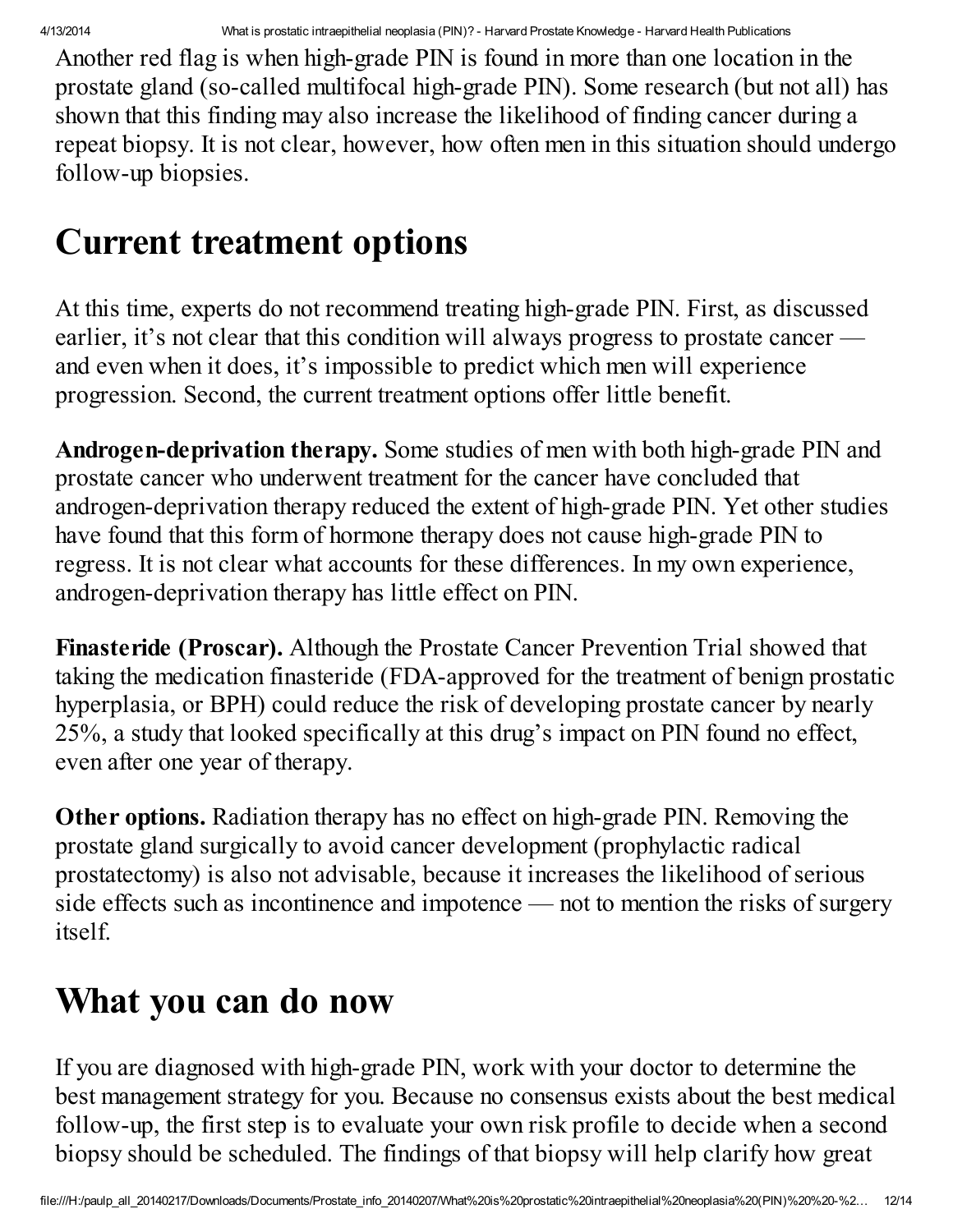your risk of developing prostate cancer really is.

Whatever you do, remember that finding out you have high-grade PIN is not the same as finding out you have prostate cancer. You have time to evaluate your options and wait for new ones to develop.

#### Originally published Oct. 1, 2007; last reviewed June 15, 2011.

**[Print](http://www.harvardprostateknowledge.org/what-is-prostatic-intraepithelial-neoplasia-pin/print/) This Post** 

#### Post a Comment

Name (required)

Email (required; not displayed with comment)

Comment

This blog aims to provide reliable information as well as healthy dialog about the topics covered. We reserve the right to remove comments for any reason, particularly those that do not relate directly to the contents of this post, are commercial in nature, contain [objectionable](http://www.health.harvard.edu/privacy_policy.php) or inappropriate material, or otherwise violate our **Privacy** Policy. Comments on this blog do not represent the views of our editors or Harvard University, and have not been checked for accuracy. All comments submitted to this site become the non-exclusive property of Harvard University.

Submit Comment

**[Back](http://www.harvardprostateknowledge.org/what-is-prostatic-intraepithelial-neoplasia-pin#top) to top** 

[Home](http://www.harvardprostateknowledge.org/) | [About](http://www.harvardprostateknowledge.org/about-us) Us | [Contact](http://www.harvardprostateknowledge.org/contact-us) Us

This Web site is made possible through the philanthropic support of the